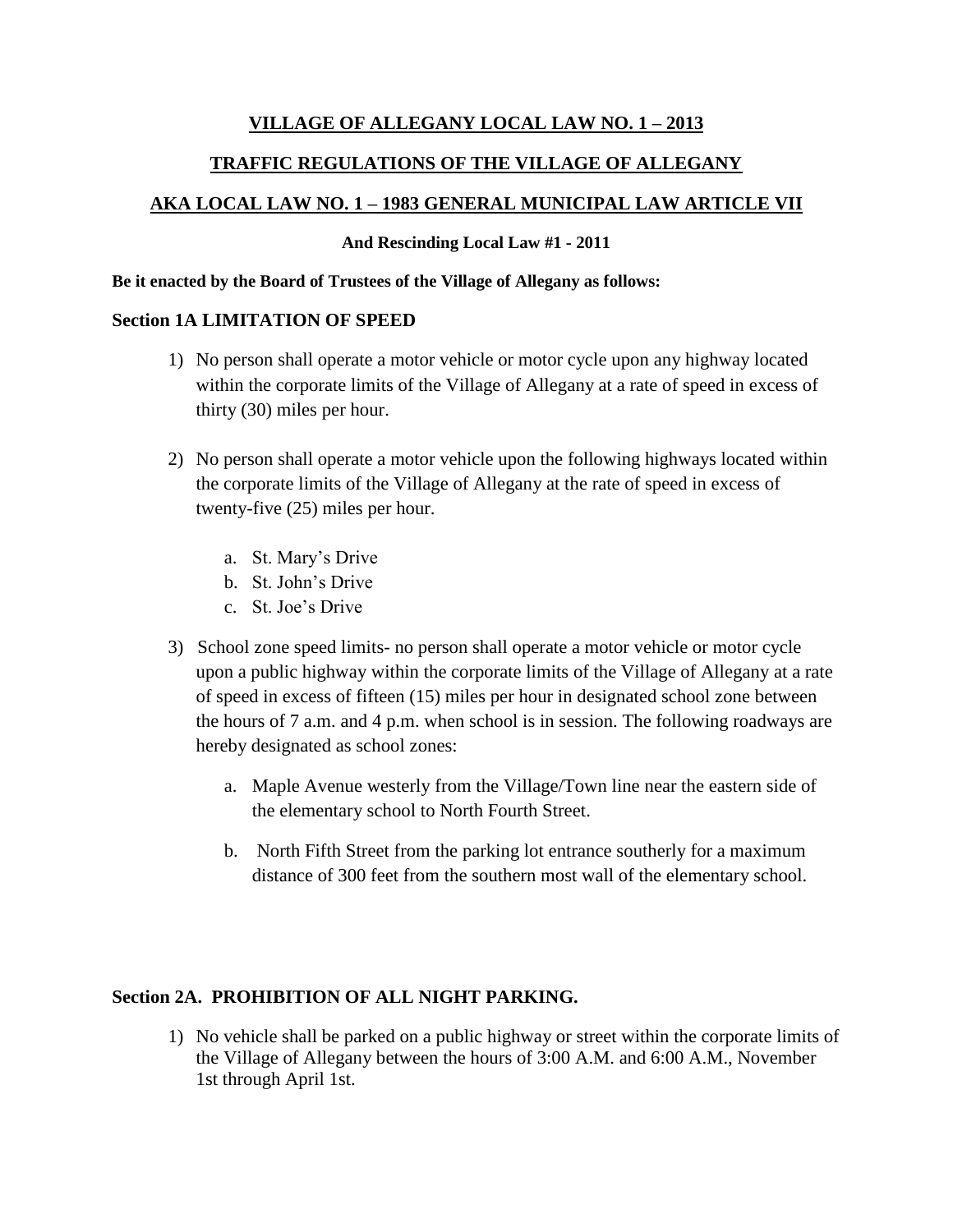- 2) No vehicle shall be parked on the public highway or street known as Main Street between the hours of 3 A.M. and 6:00 A.M. from the point where First Street intersects with West Main Street easterly to the Village/Town line.
- 3) Other areas where vehicles are prohibited from parking on the public highways or streets within the corporate limits of the Village of Allegany between the hours of 3 A.M. and 6 A.M. include:
	- a. North Fifth Street from Main Street northerly to the point where North Fifth Street intersects with Harriet Street, including the diagonal parking area located on east side of roadway;
	- b. South Fifth Street diagonal parking area located on the west side of roadway;
	- c. North Fourth Street from Main Street northerly to the point where North Fourth Street intersects with Spruce Street;
	- d. North Third Street from Main Street northerly for a distance of 325 more or less feet;
	- e. North Second Street from Main Street northerly to the point where North Second intersects with Chestnut Street.

# **Section 3A**. **PARALLEL PARKING**.

1) Where permitted, except in areas designated for diagonal parking, all parking within the corporate limits of the Village of Allegany must be parallel with the curb and with front and rear wheels not more than twelve (12) inches from the curb, all in the direction of traffic.

# **Section 3B. DIAGONAL PARKING**

- 1) Parking diagonally shall be permitted in the following areas located within the corporate limits of the Village of Allegany
	- a. In the paved area located on the east side of North Fifth Street northerly for a distance of 65 more or less feet;
	- b. In the paved area located on the west side of South Fifth Street southerly for a distance of 50 more or less feet.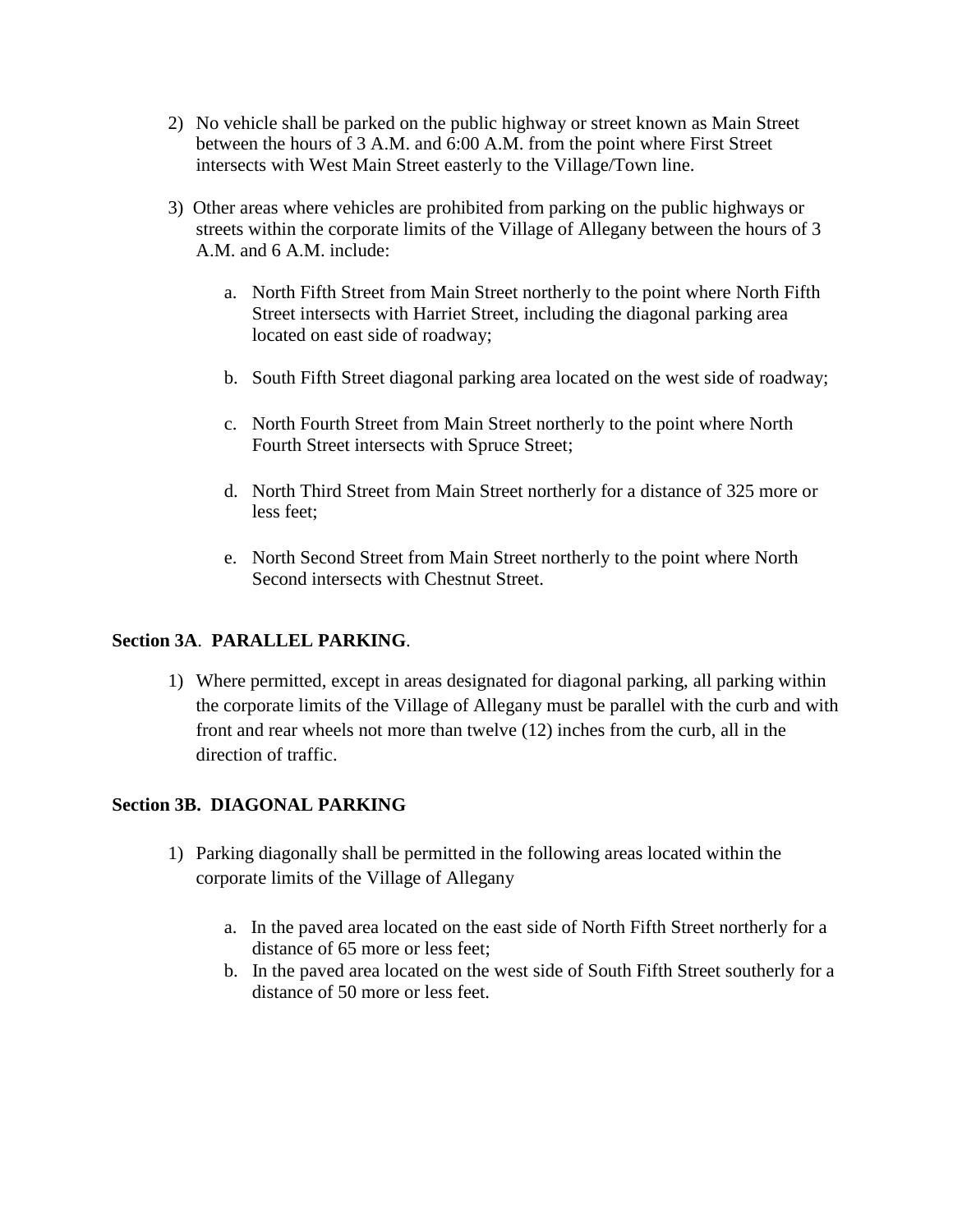#### **Section 4A. PROHIBITION OF PARKING IN DESIGNATED LOCATIONS**.

- 1) The owner and/or driver of a vehicle shall not park such vehicle or permit such vehicle to be parked except at the direction of a peace officer, or official sign or signal, in any manner at any of the places indicated below:
	- a. On subways, meaning space between sidewalks and curbs and/or roadways, from November  $1<sup>st</sup>$  through April  $1<sup>st</sup>$ ;
	- b. On sidewalks;
	- c. Within 60 more or less feet of the edge of the roadways of any intersecting streets located within the corporate limits of the Village of Allegany, unless restricted differently by this law;
	- d. The east side of North First Street from West Main Street northerly to the Village/Town line;
	- e. The west side of North First Street from West Main Street northerly to the Village / Town line from November  $1<sup>st</sup>$  through April  $1<sup>st</sup>$ ;
	- f. The west side of North Second Street from Main Street southerly to Maple Avenue;
	- g. The east side of North Second Street from Maple Avenue northerly to the Village/Town line;
	- h. The south side of Pine Street from North First Street easterly to North Second Street;
	- i. The north side of Elm Street from North First Street easterly to North Second Street;
	- j. On the south side of Elm Street extending 90 more or less feet easterly from the edge of the roadway of North First Street;
	- k. The west side of North Third Street from Main Street northerly to the Village/Town line;
	- l. The east side of North Fourth Street from Chestnut Street northerly to Maple Avenue;
	- m. The west side of North Fourth Street from Chestnut southerly to Main Street;
	- n. Both sides of Spruce Street from North Fourth Street easterly to Harriet Street;
	- o. On the south side of Maple Avenue from North First Street easterly to the Village/Town line;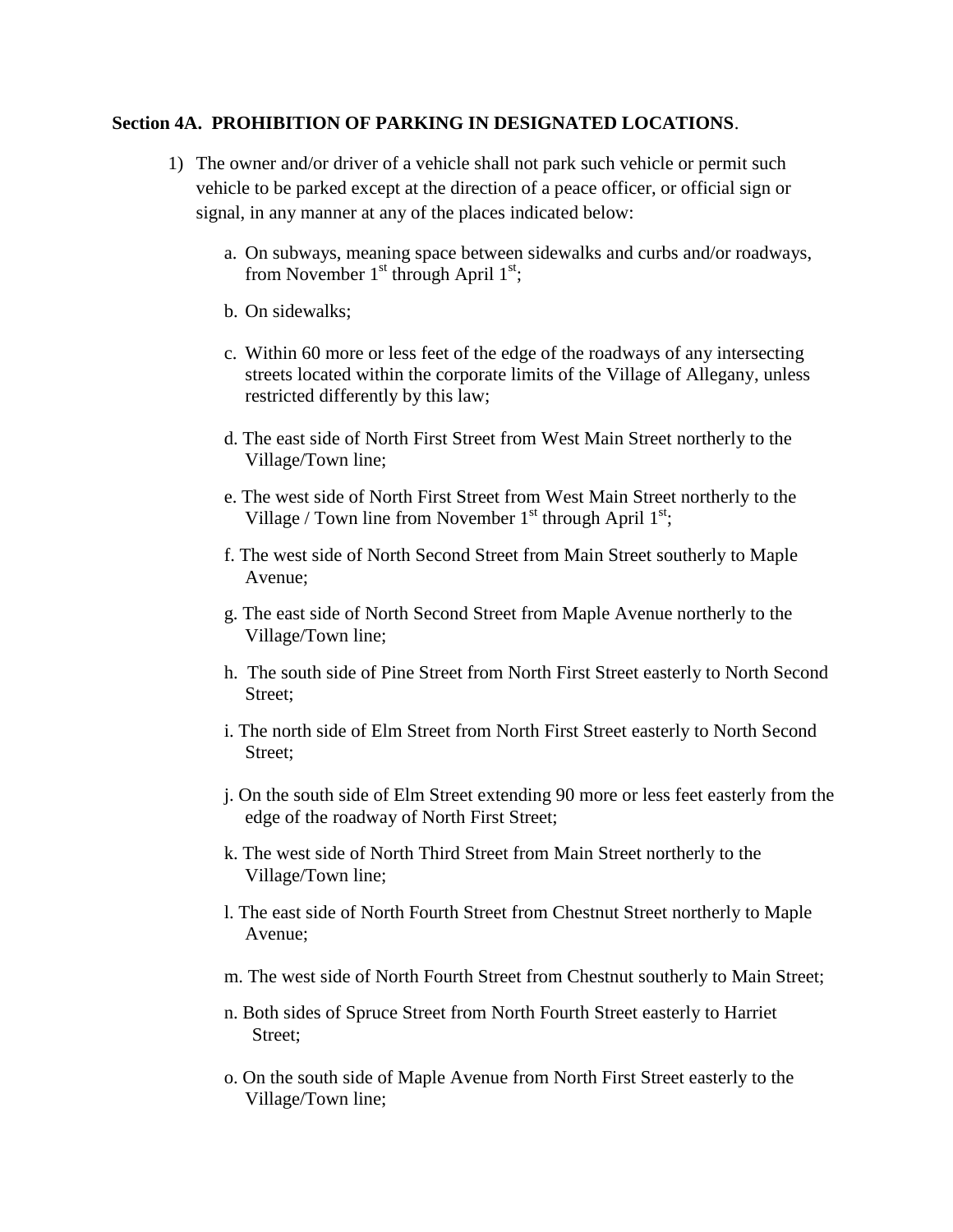- p. On the north side of Maple Avenue from North Fourth Street easterly to the Village / Town line;
- q. The west side of North Fifth Street from Harriet Street southerly to Main Street;
- r. The east side of North Fifth Street from 375 more or less feet south of the southeast edge of Sherwood Drive northerly to the Village/Town line.
- s. Both sides of South Fifth Street from Main Street to Union Street;
- t. The west side of North Sixth Street from Oak Street southerly to Main Street;
- u. The east side of North Sixth Street from the intersection of East Main Street northerly for a distance of 50 more or less feet;
- v. The north side of Oak Street from the intersection of North Seventh Street northerly to North Sixth Street;
- w. Both sides of South Seventh Street from Main Street southerly to the end of the street;
- x. Both sides of Union Street from South First Street easterly to the Village/Town line;
- y. Both sides of Chestnut Street from Harriet Street westerly to North Second Street;
- z. Both sides of Harriet Street from North Fifth Street westerly to Spruce Street;
- aa. The east side of Harriet Street from Spruce Street westerly to Chestnut Street;
- ab. Both sides of Sherwood Drive from North Fifth Street easterly to Williams Street;
- ac. West side of North Seventh Street from Village/Town line southerly to East Main Street;
- ad. East side of North Seventh Street from East Main Street northerly to the Village/Town line;
- ae. On the north side of Main Street (Route 417) extending 55 feet easterly from the curb line of Fifth Street;
- af. On the north side of Main Street (Route 417) extending 60 feet westerly from the curb line of Fifth Street;
- ag. On the south side of Main Street (Route 417) extending 65 feet easterly from the curb line of Fifth Street;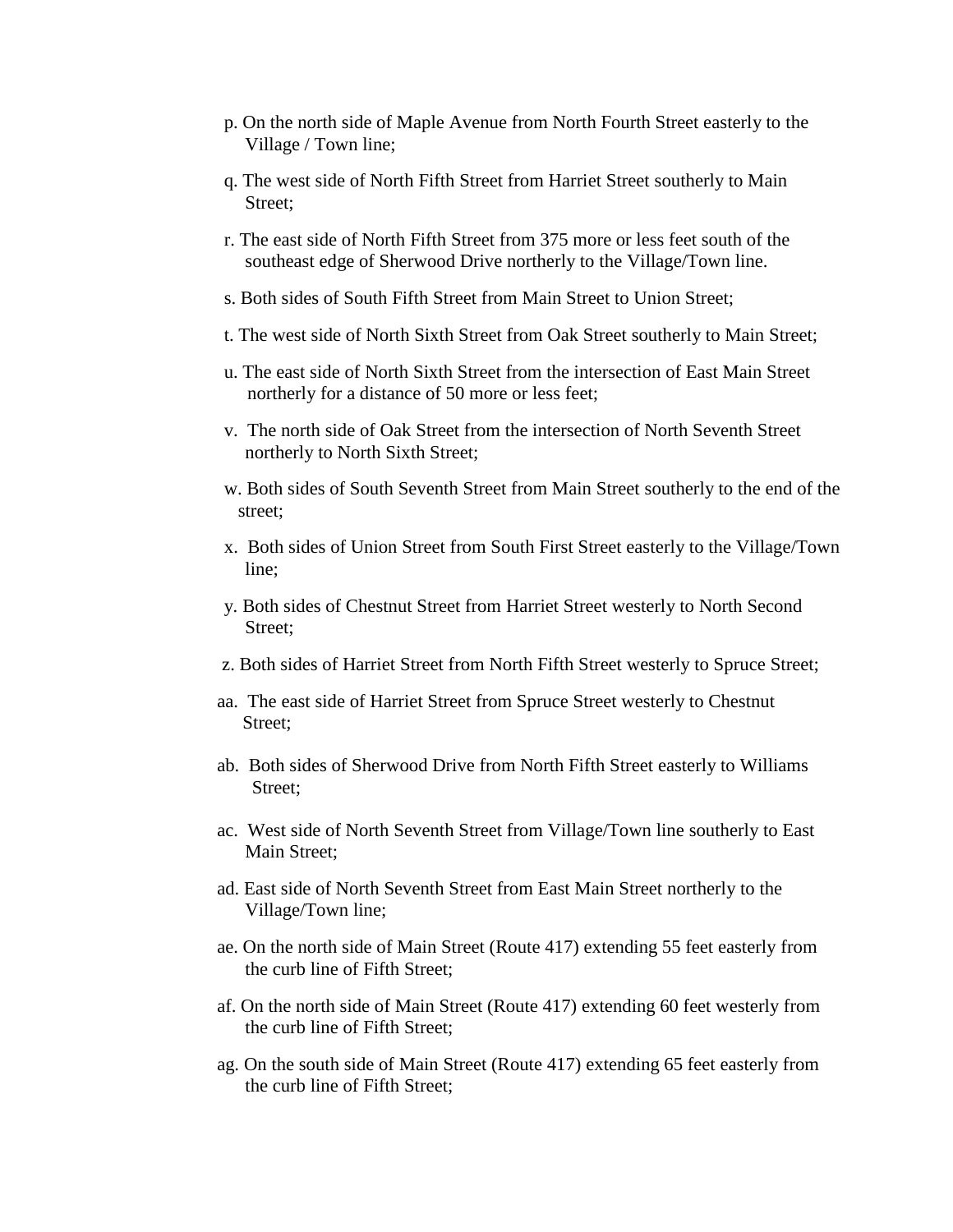- ah. On the south side of Main Street (Route 417) extending 75 feet westerly from the curb line of Fifth Street and Main Street;
- ai. On the north side of Main Street (Route 417) extending 60 feet westerly from the extended curb line of North Third Street and 40 feet easterly from the extended curb line of North Third Street;
- aj. On the north side of Main Street extending 75 feet westerly from the extended curb line of North Fourth Street;
- ak. On the north side of Main Street extending 40 feet easterly from the extended curb of North Fourth Street;
- al. The north side of Main Street for a distance of 135 feet easterly from the intersection of North Seventh Street.

## **Section 4B**. **PARKING TIME LIMITED IN DESIGNATED LOCATIONS**.

1) The standing of vehicles is hereby prohibited between 9:00 A.M. and 5:00 P.M. on the north side of Main Street (Route 417) from a point at the east edge of the easterly driveway of 60 West Main Street westerly for a distance of 70 more or less feet.

# **Section 4C. PARKING ON PREMISES OR PROPERTY OTHER THAN PUBLIC STREET**

- 1) It shall be unlawful for any person to park, stand, store, or leave a motor vehicle upon any privately owned premises or property without the consent and permission of the owner or lessee of such premises.
- 2) It shall be unlawful for any person to park, stand, store, or leave a motor vehicle upon any publicly owned, premises or property, parking areas or parking lots, without the consent and permission of the owner or lessee of such premises, where properties are properly posted.

### **Section 5A. ONE WAY STREETS**

- 1) Chestnut Street between North Fourth Street and North Second Street is designated as a one way street going west and that section of Chestnut Street is closed to all vehicles having a gross weight of over three tons;
- 2) Spruce Street between North Fourth and Harriet Street is designated as a one way street going east and is closed to all vehicles having a gross weight of over three tons.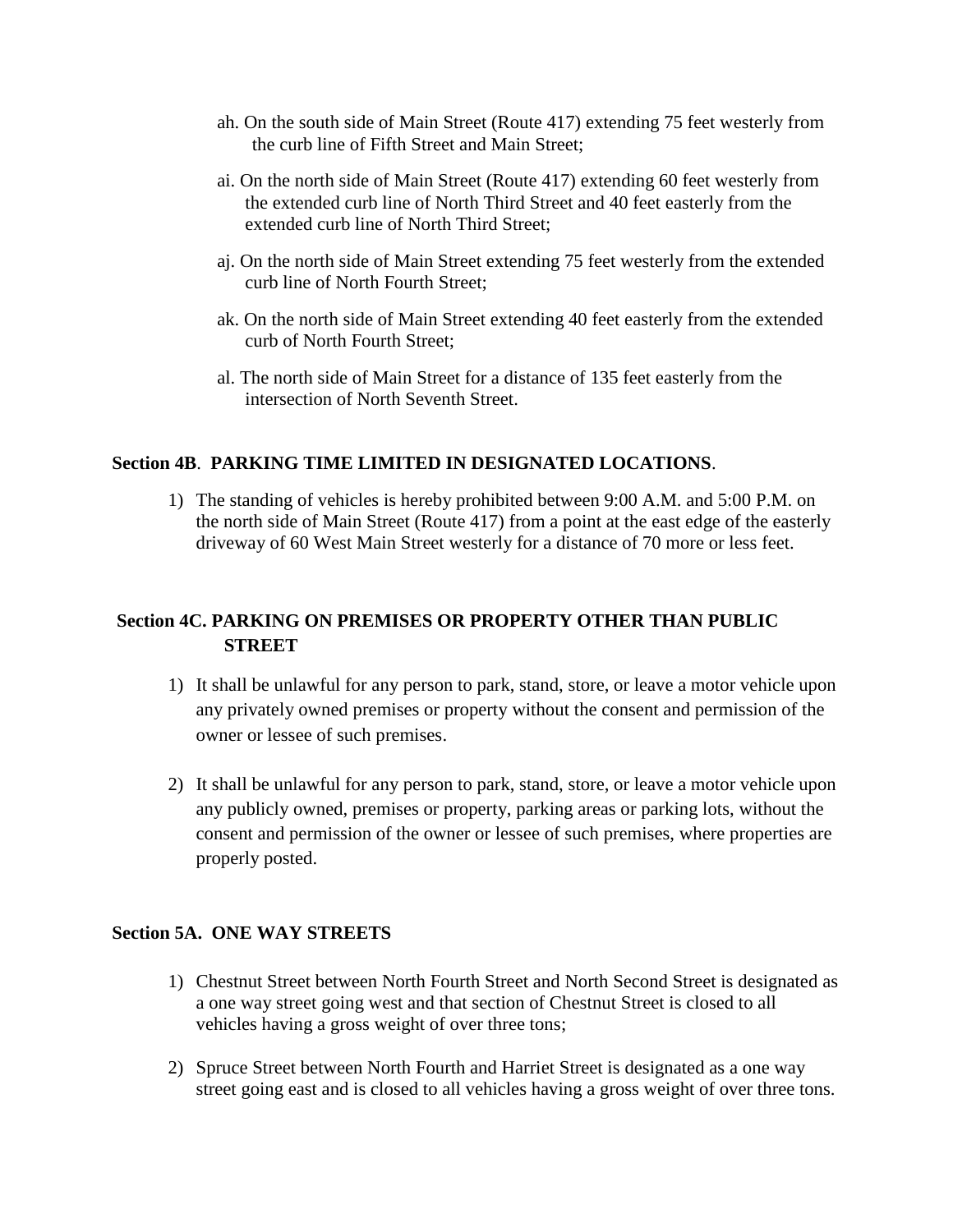### **Section 6A. STOP STREETS**

NOTE: Traffic control devices on Main Street (Route 417) including traffic lights at First and Fifth Streets are subject to the control of the New York State Department of Transportation.

- 1) Main Street from east Village line to west Village line is hereby designated as a main artery of travel and all vehicles approaching said main artery of travel from the following streets shall, before entering the main artery, come to a complete stop unless otherwise directed by a peace officer or signal.
	- a. South First Street
	- b. North First Street
	- c. North Second Street
	- d. North Third Street
	- e. North Fourth Street
	- f. South Fifth Street
	- g. North Fifth Street
	- h. North Sixth Street
	- i. North Seventh Street
	- j. South Seventh Street
- 2) North First Street is hereby designated as a main artery of travel and all vehicles approaching said main artery of travel from the following streets shall, before entering the main artery, come to a complete stop unless otherwise directed by a peace officer or signal.
	- a. Elm Street
	- b. Pine Street
	- c. Maple Avenue
- 3) South First Street is hereby designated as a main artery of travel and all vehicles approaching said main artery of travel from the following street shall, before entering the main artery, come to a complete stop unless otherwise directed by a peace officer or signal.
	- a. West Union
- 4) North Second Street is hereby designated as a main artery of travel and all vehicles approaching said main artery of travel from the following streets shall, before entering the main artery, come to a complete stop unless otherwise directed by a peace officer or signal.
	- a. Chestnut Street
	- b. Elm Street
	- c. Pine Street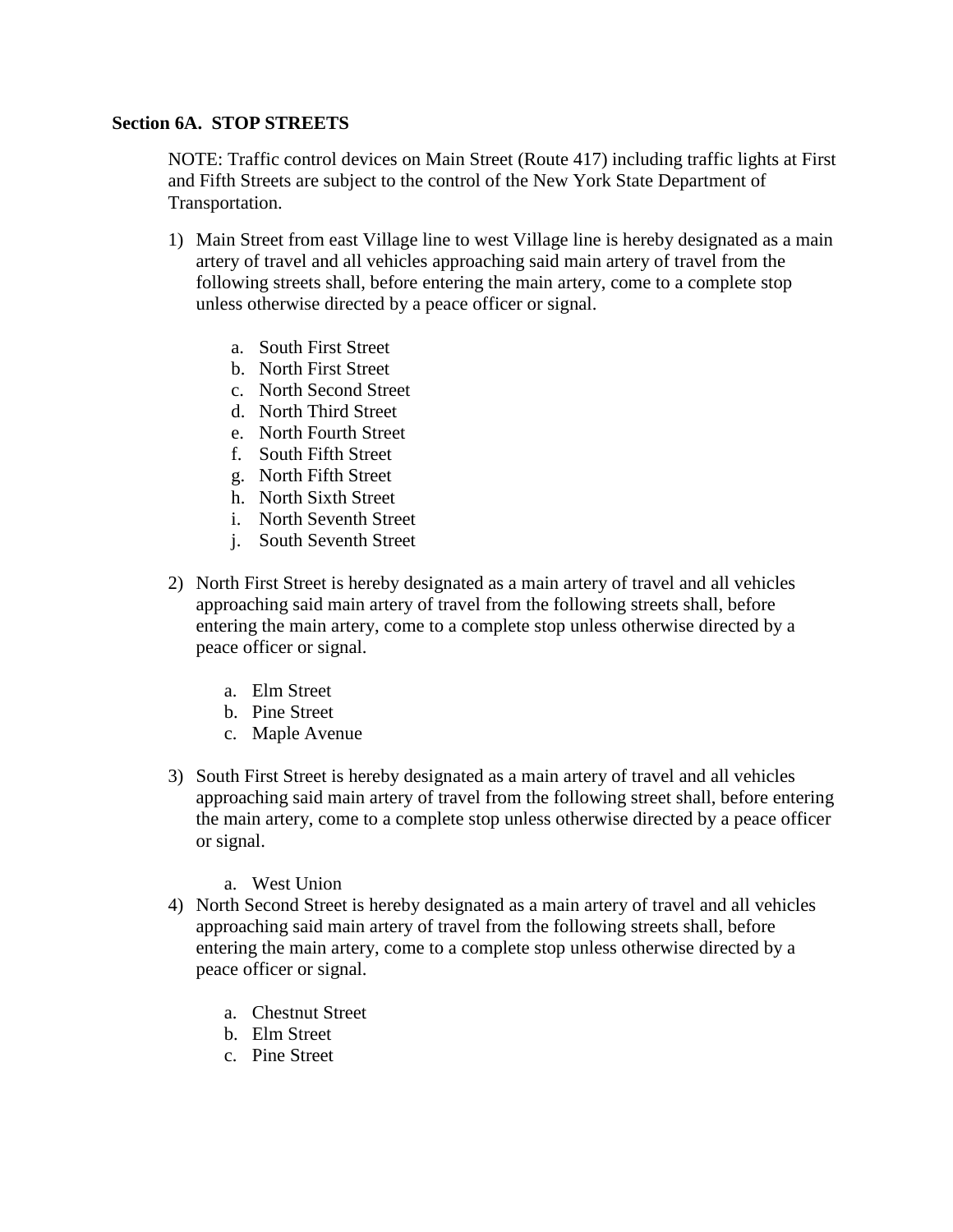- 5) North Third Street is hereby designated as a main artery of travel and all vehicles approaching said main artery of travel from the following streets shall, before entering the main artery, come to a complete stop unless otherwise directed by a peace officer or signal.
	- a. Chestnut Street
- 6) North Fourth Street is here by designated as a main artery of travel and all vehicles approaching said main artery of travel from the following streets shall, before entering the main artery, come to a complete stop unless otherwise directed by a peace officer or signal.
	- a. Chestnut Street
- 7) North Fifth Street is hereby a designated as a main artery of travel and all vehicles approaching said main artery of travel from the following streets shall, before entering the main artery, come to a complete stop unless otherwise directed by a peace officer or signal.
	- a. Harriet Street
	- b. Sherwood Drive
	- c. Circle Oak Drive
	- d. Woodland Circle
- 8) Harriet Street is hereby designated as a main artery of travel and all vehicles approaching said main artery of travel from the following streets shall, before entering the main artery, come to a complete stop unless otherwise directed by a peace officer or signal.
	- a. Spruce Street
- 9) Maple Avenue is hereby designated as a main artery of travel and all vehicles approaching said main artery of travel from the following streets shall, before entering the main artery, come to a complete stop unless otherwise directed by a peace officer or signal.
	- a. North Second Street
	- b. North Third Street
	- c. North Fourth Street
- 10) North Seventh Street is hereby designated as a main artery of travel and all vehicles approaching said main artery of travel from the following streets shall, before entering the main artery, come to a complete stop unless otherwise directed by a peace officer or signal.
	- a. Nolan Drive
	- b. Oak Street
	- c. St. Mary's Drive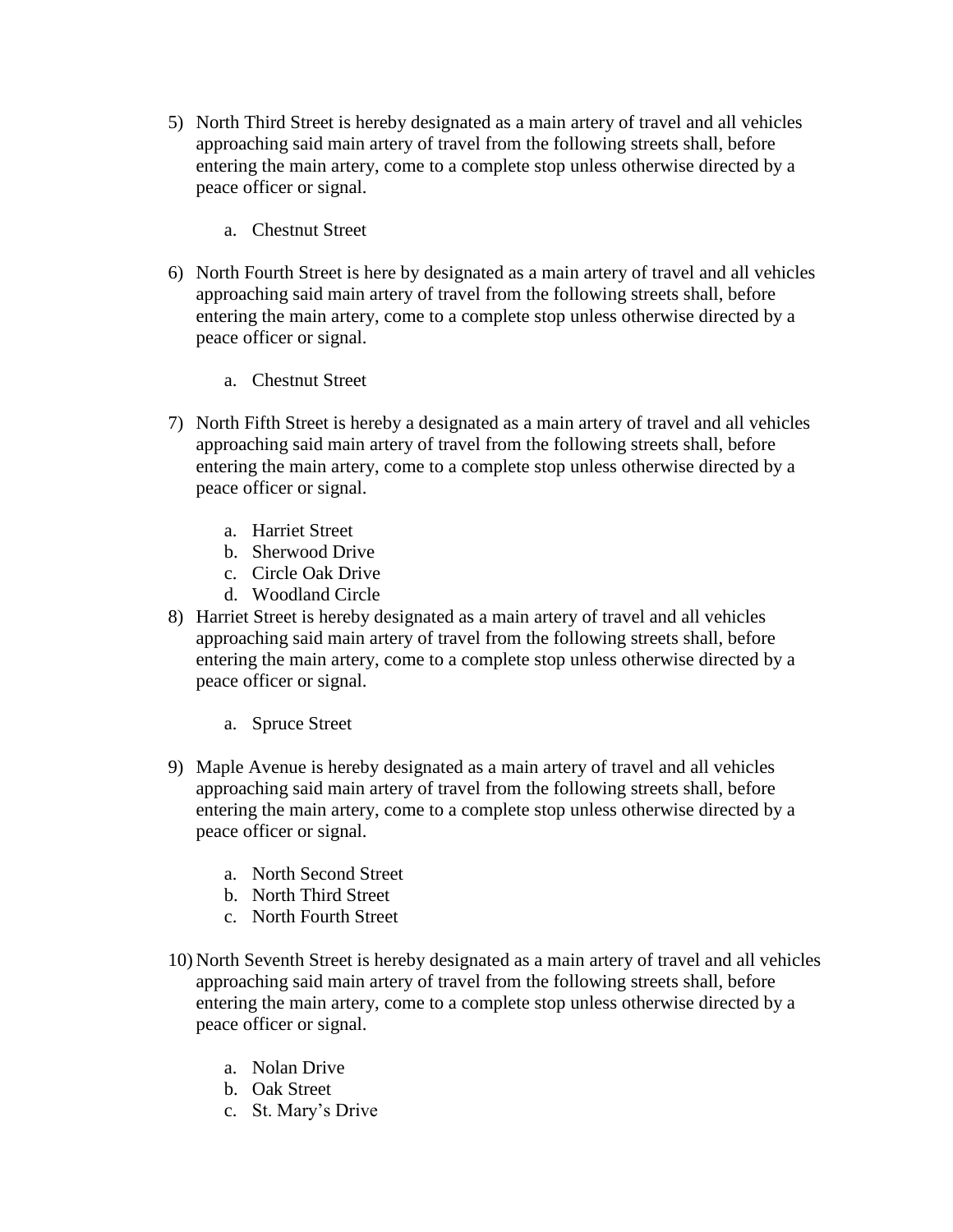- 11) Jefferson Avenue is hereby designated as a main artery of travel and all vehicles approaching said main artery of travel from the following streets shall, before entering the main artery, come to a complete stop unless otherwise directed by a peace officer or signal.
	- a. Devereux Drive
- 12) Devereux Drive is hereby designated as a main artery of travel and all vehicles approaching said main artery of travel from the following streets shall, before entering the main artery, come to a complete stop unless otherwise directed by a peace officer or signal.
	- a. Pierce Street
- 13) White Oak Drive is hereby designated as a main artery of travel and all vehicles approaching said main artery of travel from the following streets shall, before entering the main artery, come to a complete stop unless otherwise directed by a peace officer or signal.
	- a. Devereux Drive
- 14) St. Mary's Drive is hereby designated as a main artery of travel and all vehicles approaching said main artery of travel from the following streets shall, before entering the main artery, come to a complete stop unless otherwise directed by a peace officer or signal.
	- a. St. John's Drive
- 15) St John's Drive is hereby designated as a main artery of travel and all vehicles approaching said main artery of travel from the following streets shall, before entering the main artery, come to a complete stop unless otherwise directed by a peace officer or signal
	- a. St. Joe's Drive

### **Section 6B FOUR WAY STOP STREETS**

- 1) The following intersections are hereby designated as four way stop intersections and all vehicles approaching these intersections shall, before entering said intersections come to a complete stop unless otherwise directed by a peace officer or signal.
	- a. Maple Avenue at North Third Street
	- b. East Union Street at South Seventh Street
	- c. Sherwood Drive at Williams Street